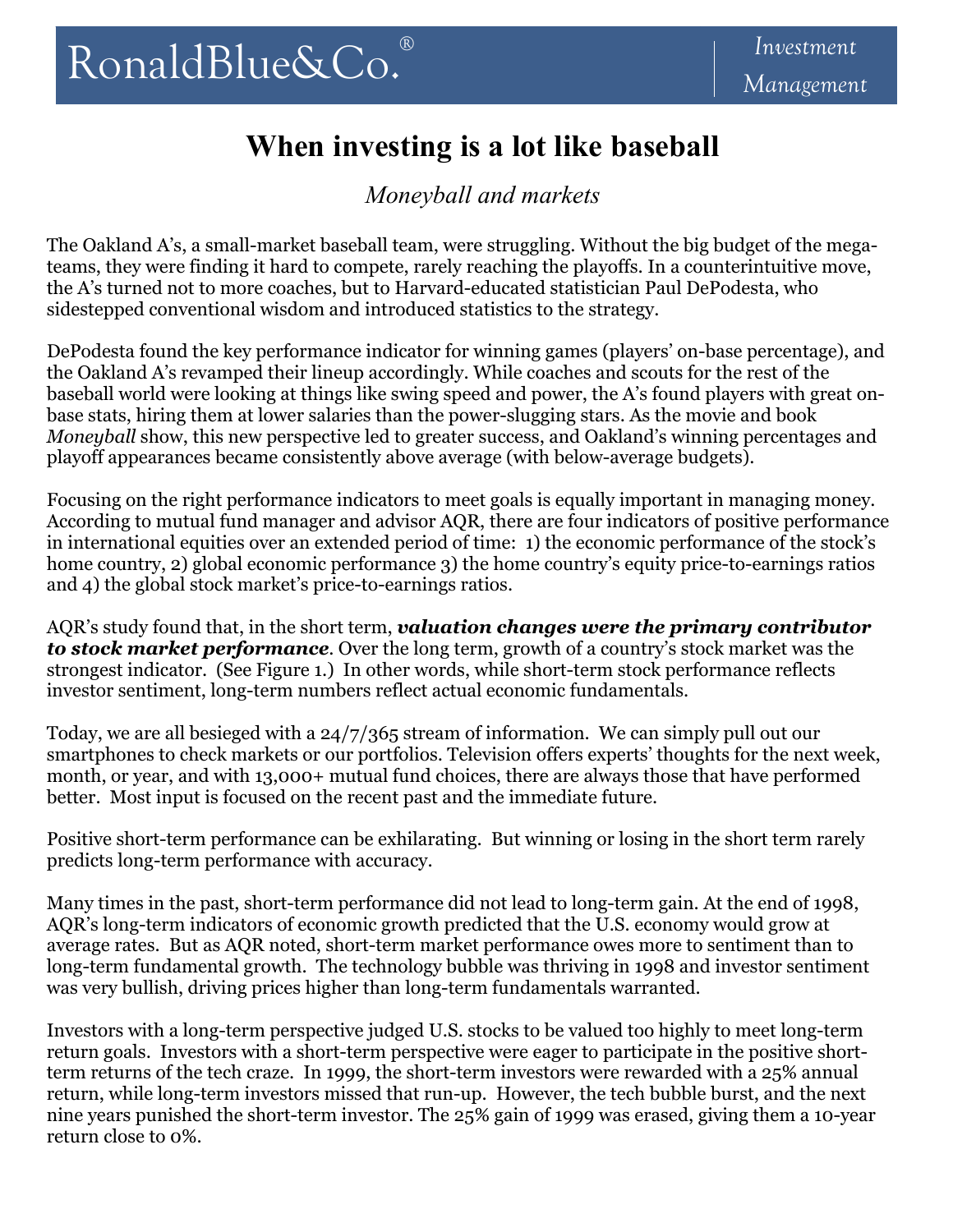While short-term performance does not accurately foreshadow long-term performance, positive longterm performance often does not necessarily translate into good short-term performance. In 2001, the growth rate and stock valuations of emerging market countries suggested this asset class would grow at nearly 15% per year over the next ten years. Investors who focused on the short term watched current negative performance and moved out of the asset class. In 2002, the negative returns of emerging market stocks seemed to validate that move in the short term. But long-term investors who stuck with their convictions (and with emerging markets stocks) were rewarded with an annual return of more than a 15%.



As many of you might remember, the 2008-09 financial crisis also wiped the slate clean of existing assumptions and practices. We reevaluated our investment goals and reconfigured the key performance indicators that we would then use to reach those goals. Somewhat like AQR, we concluded that focusing on fundamental economics and market prices was the key to producing favorable returns for our clients. We also concluded that, because of the industry's current short-term focus, investors were likely to continue to move rapidly in and out of asset classes, increasing price volatility. We decided that it was not prudent to try to time our investing to reflect this unpredictable volatility. Instead, we would monitor asset prices to determine the attractiveness of securities that present long term opportunities.

To implement this revision of our investment strategy, we realigned our corporate investment team to focus on building long-term and shorter-term portfolios. Those portfolios focus on beating specific rates of growth *in excess of inflation*, with the shorter-term portfolios aimed at preserving capital for investments that could be needed in less than ten years.

We also invested our firm's resources to form Vident Financial, an independent research organization that focuses on finding investment opportunities around the world that mesh with Ronald Blue & Co.'s Principled Reasoning investment framework and that present good long-term potential.

It was not easy for the Oakland A's to dismantle their existing system and to implement "moneyball." In a similar way, it has not been easy for Ronald Blue & Co. to reconsider our long-held beliefs about economics and investments, implementing significant change, as well.

For the Oakland A's, rosters changed and popular power hitters were suddenly gone. Moneyball was a game about patience at the plate, with moviegoers wondering if the system would pay off. By the end of the season, the team made the playoffs, beating many teams with larger payrolls.